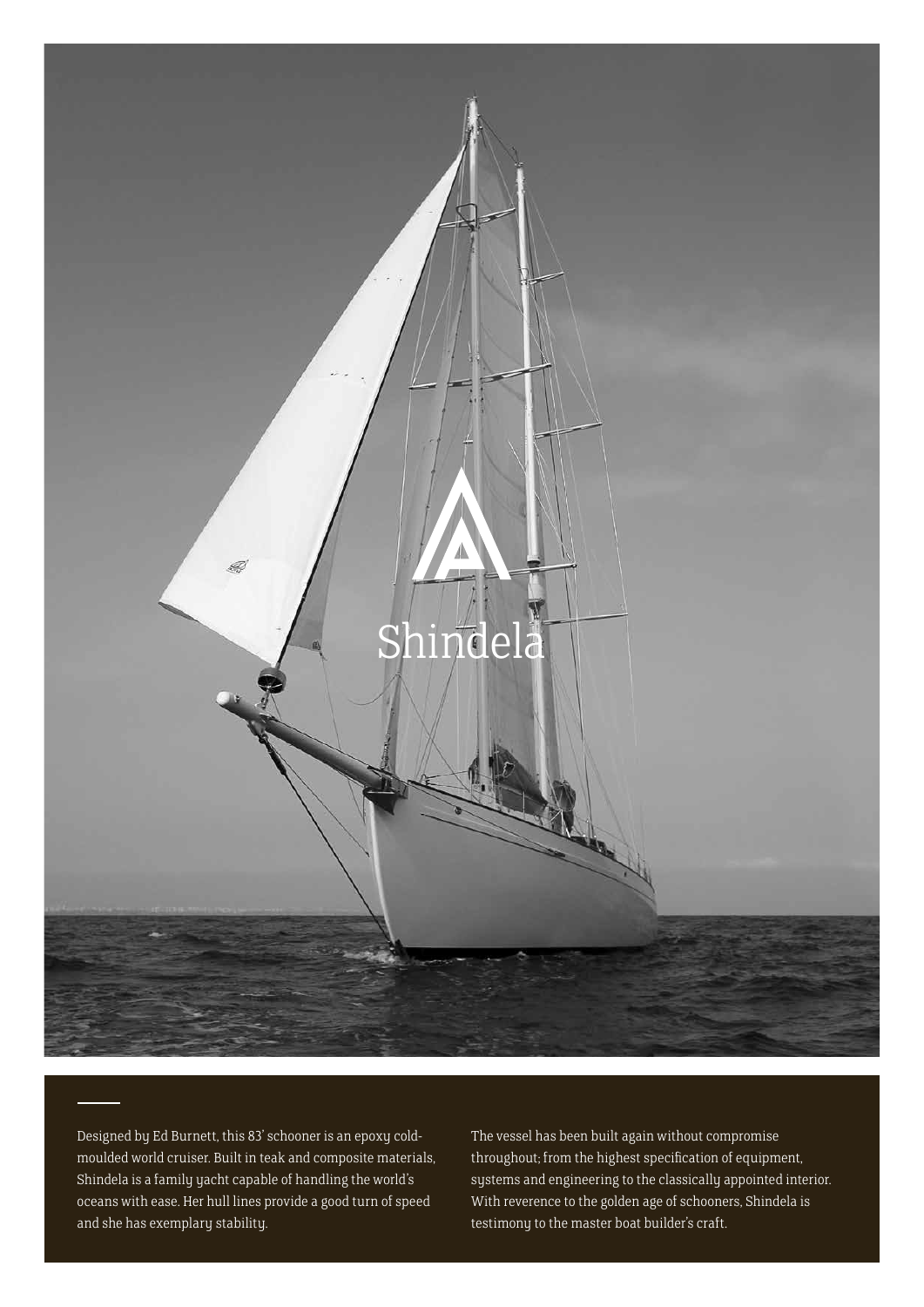## Overview

| Type                   | Schooner                                                                                                          |
|------------------------|-------------------------------------------------------------------------------------------------------------------|
| Design & Styling       | Burnett Yacht Design                                                                                              |
| Naval Architect        | Burnett Yacht Design                                                                                              |
| Owner's Representative | Richard Ayers Marine Surveying - Richard Ayers                                                                    |
| Length hull overall    | 25.35 m                                                                                                           |
| Beam                   | 5.51 m                                                                                                            |
| Draught                | 3.4 <sub>m</sub>                                                                                                  |
| Displacement           | 65 tonnes                                                                                                         |
| Hull / Superstructure  | Wood-Epoxy Cold-moulded                                                                                           |
| Exterior paint         | Awl-Grip                                                                                                          |
|                        |                                                                                                                   |
|                        |                                                                                                                   |
| Classification         | RINA C*HULL <sup>O</sup> MACH Y / MCA Small Vessels                                                               |
| Engine                 | 1 x Cummins QSB 5.9                                                                                               |
| Power                  | 300 HP / 224 kW @ 2600 rpm                                                                                        |
| Gearbox                | ZF 85A, ratio 1.96:1                                                                                              |
| Shaft & propeller      | Max-Prop self feathering variable pitch, 4-blade ø 711 mm                                                         |
| Bowthruster            | Side Power SP240 Hydraulic                                                                                        |
| Fuel tank capacity     | 3.200 litres                                                                                                      |
| Water tank capacity    | 2.700 litres                                                                                                      |
| Generators             | Onan, 1 x 22 kW                                                                                                   |
| Spars                  | Formula Marine                                                                                                    |
| Material               | Keel stepped Aluminium Masts                                                                                      |
| Fore mast              | I: 20.23 m - P: 19.26 m - J: 10.49 m - E: 6.18 m                                                                  |
| Main mast              | $P: 23.43 m - E: 8.64 m$                                                                                          |
| Sails                  | Main Sail: 110m <sup>2</sup> - Foresail: 91m <sup>2</sup> - Staysail: 38m <sup>2</sup> - Yankee: 70m <sup>2</sup> |
|                        | Storm Sail: 20m <sup>2</sup> - Spinnaker: 234m <sup>2</sup> - Code Zero: 160m <sup>2</sup>                        |
|                        |                                                                                                                   |